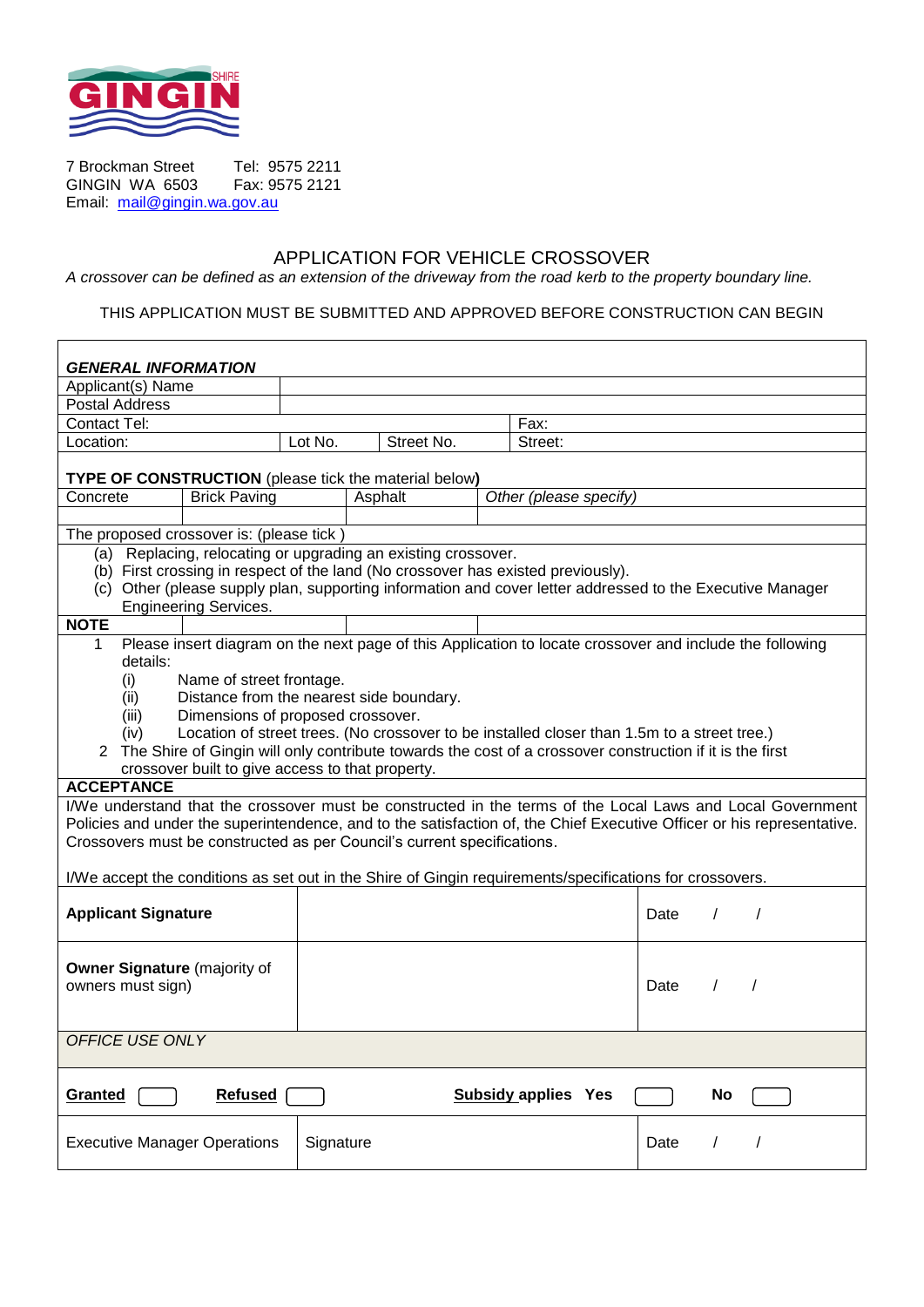## **LOCATION PLAN (Copy of building site plan or hand sketch)**

| Name of Street Frontage(s)          |  |
|-------------------------------------|--|
| Distance from nearest side boundary |  |
| Dimensions of proposed crossover    |  |
| Location of street trees            |  |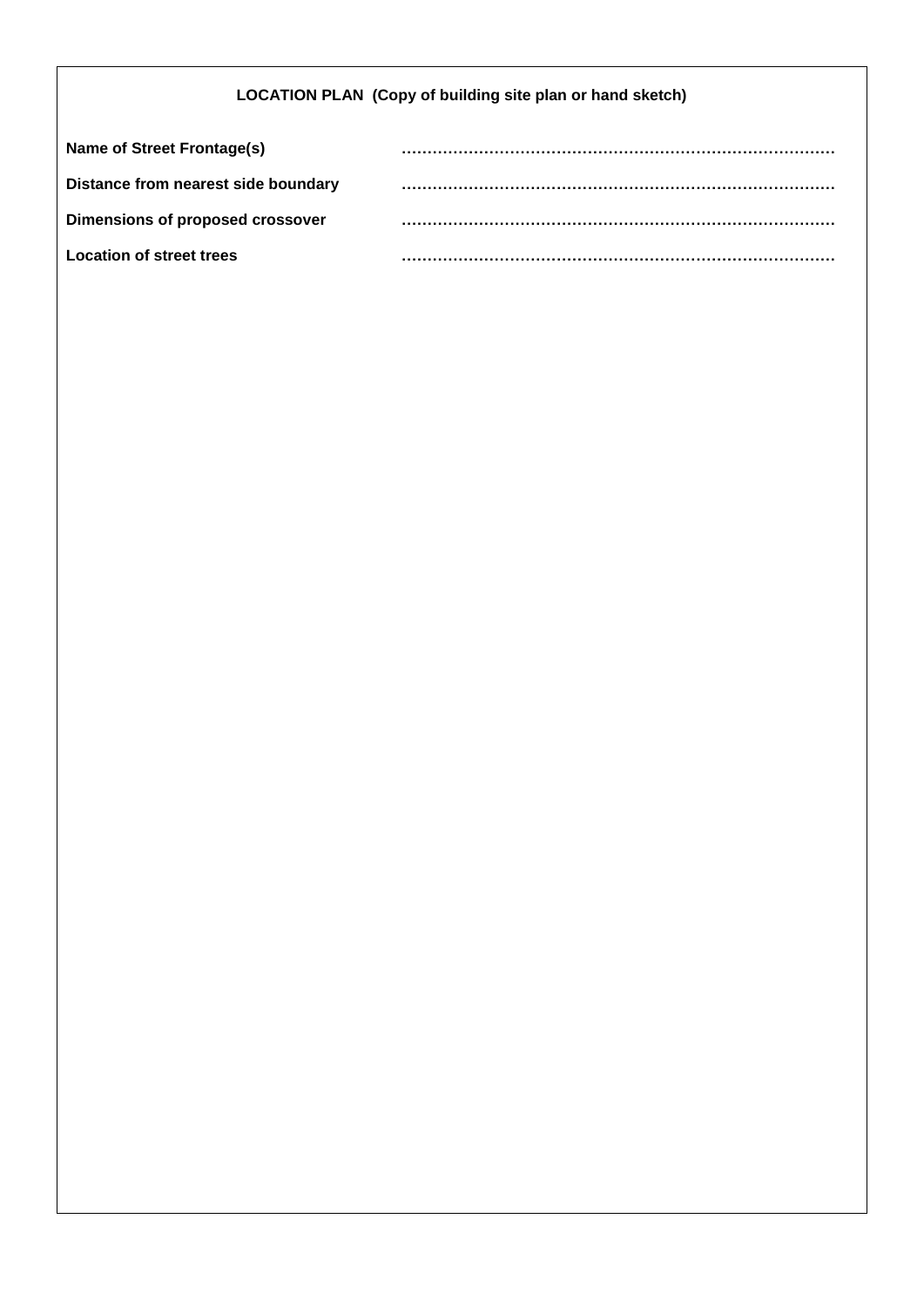

# INFORMATION SHEET **CROSSOVERS**

This Information Sheet provides Council's specifications and preferences for crossovers within the Shire of Gingin.

The Shire encourages landowners to engage private contractors to undertake crossover construction; however, landowners/developers **must** contact the Shire's Engineering Department prior to commencement of construction to obtain approval for the crossover.

When planning a crossover, the following points must be taken into consideration:

- Crossovers should be at 90 $^0$  to the road centreline. In special circumstances this may be reduced to an absolute minimum of  $70^0$  to the road centreline.
- Driveways should be located as far as practical (minimum 10 metres from the intersection point of property boundaries at street corners) from intersections to minimise points of conflict and confusion and to improve safety. Locating driveways opposite the terminating road of a T-junction or opposite median openings for legal U turn intersections should be avoided.
- Driveways near roundabouts are not to be located within the roundabout area nor within 25 metres of the roundabout entrances or exits and are to be located, as far as practical, from the roundabout.
- The crossover width is measured at the start of the turnout radius, at right angles to the centreline of the driveway (please refer to Figure 1).

**Standard Crossovers** (not for commercial use)

- All standard crossovers should be a minimum of 3m wide, with 1.0 metre wings provided so the minimum width at the kerb line is 5m. The minimum length of the crossover is from the kerb line to the property line.
- Culvert pipes beneath crossovers shall be a minimum 250mm diameter RCP and 4.8m in length. Headwalls to culverts shall be of concrete construction.
- Concrete crossovers should be a minimum of 100mm thick, with reinforced mesh or 100mm compacted sand, and an expansion joint near the kerb.
- Paved crossovers should include 100mm of compacted sand and be constructed with a minimum 76mm brick.
- Bitumen crossovers should include either asphalt or 2 coat emulsion seal with 10mm and 5mm blue metal, with the road base compacted and water bound to a minimum thickness of 150mm.
- No crossover to be installed closer than 1.5m to a street tree.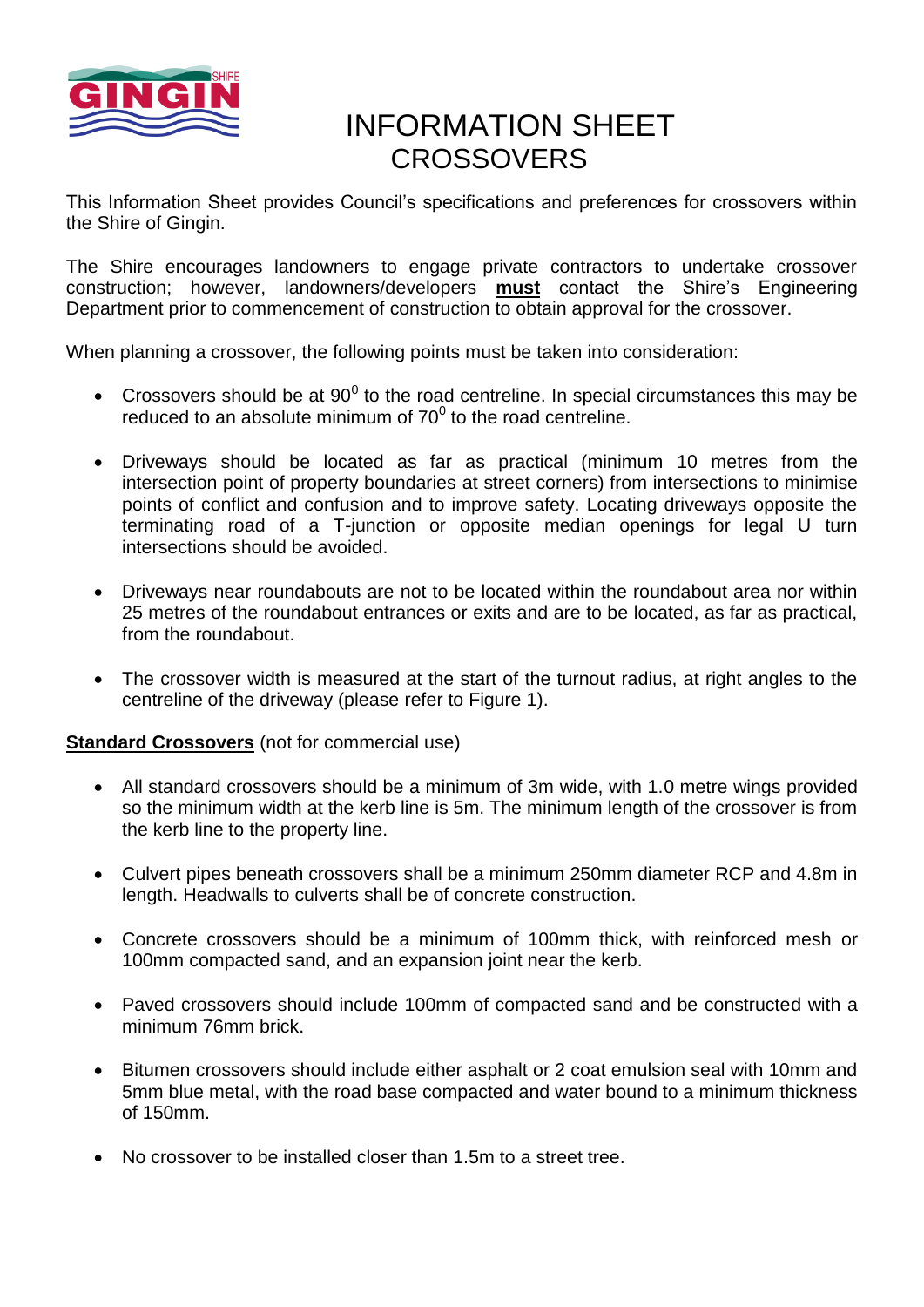Crossover width and vehicle turning movement are at Figure 1 (below)



*Figure 1*

Length of crossover from edge of bitumen to property line must be shaped as shown in Figure 2. If the crossover is being used for single unit trucks the minimum length is 15m, for other type of vehicles please contact Shire's Engineering department for specific design plans.





*Figure 2*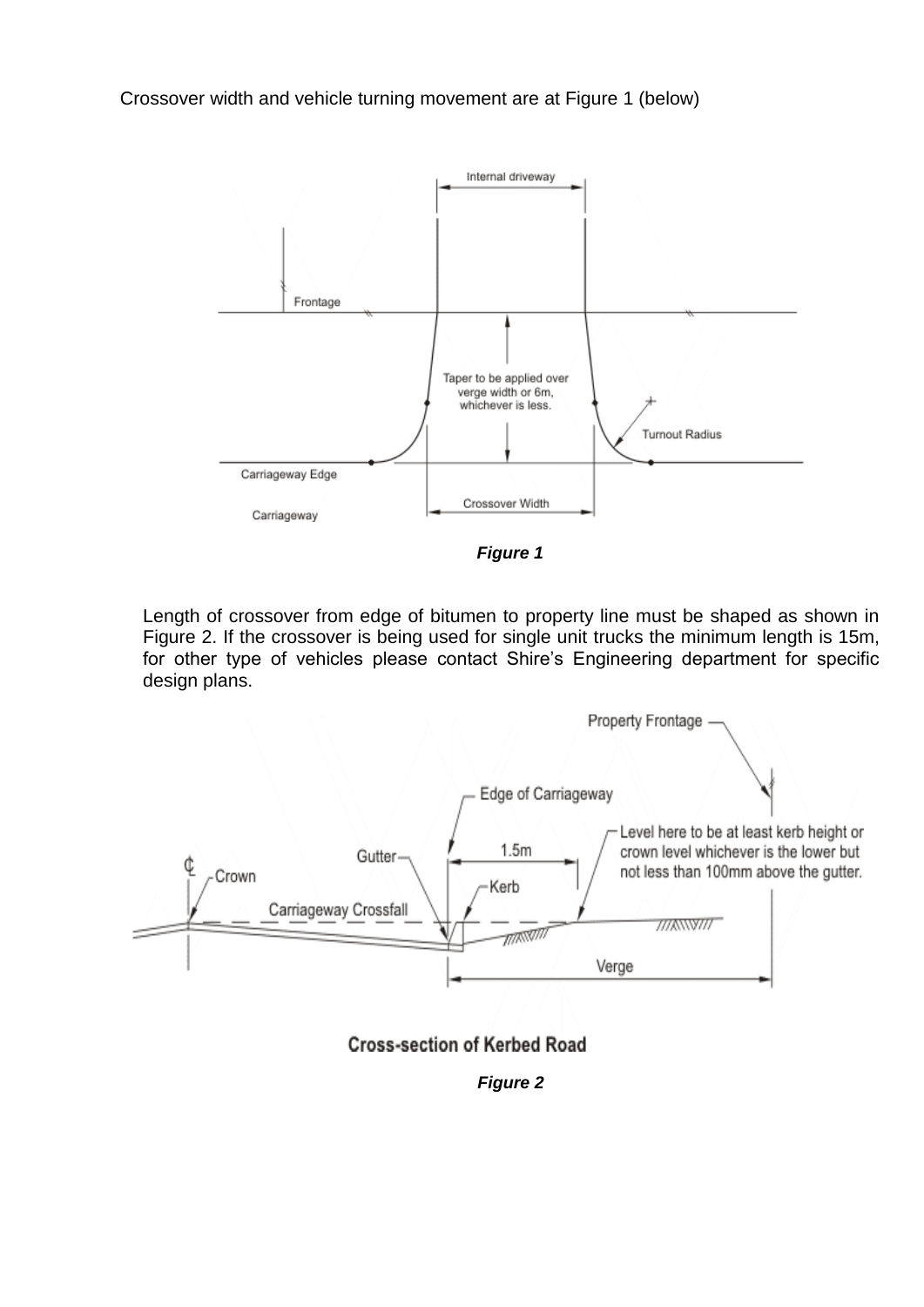## EXISTING FOOTPATHS

Where a slab footpath exists the slabs must be removed and replaced with a concrete cast *in situ* footpath, 100mm thick by 1.5m minimum width. The crossing shall be constructed to the level of existing adjoining slabs.

Where a concrete cast *in situ* footpath exists, the footpath shall not be removed unless the thickness is less than 100mm. The Applicant shall cut out the footpath, with an approved concrete saw, only at the crack control joints or expansion joints, remove it and replace it with 100mm thick *in situ* concrete, 1.5m minimum width.

The footpath alignment through the crossover shall be delineated with control joints and must match existing footpath levels including 2% cross fall towards the road.

### **WIDTH**

Minimum width at property line 3m Maximum width at property line 5.5m (for double garage) Length of crossing - from property line to kerb line

For a single width crossover, the width at the kerb line will be 3m plus the required width for the width of the side wings.

For a double width at the property line, that double width may be applied to the full length of the crossover out to the kerb line, if the crossover has a cross fall to direct drainage water to the side verge and that verge is composed of native vegetation and not compacted lawn. This will ensure proper disposal of the extra drainage water.

#### DRAINAGE

Crossovers should be shaped to ensure water does not drain down the crossover slope, over the property boundary.

There also should be a hump at the kerb line, at least as high as the top of kerb, to ensure water running down the kerb line does not drain into the lower level crossover.

Where possible, a one way cross fall on the crossover will direct surface water to one side of the crossover and onto the verge.

#### **Commercial Crossovers**

**Prior to commencing construction of a commercial crossover, you are required to contact the Shire's Engineering Department to obtain approval and specifications for the crossover.**